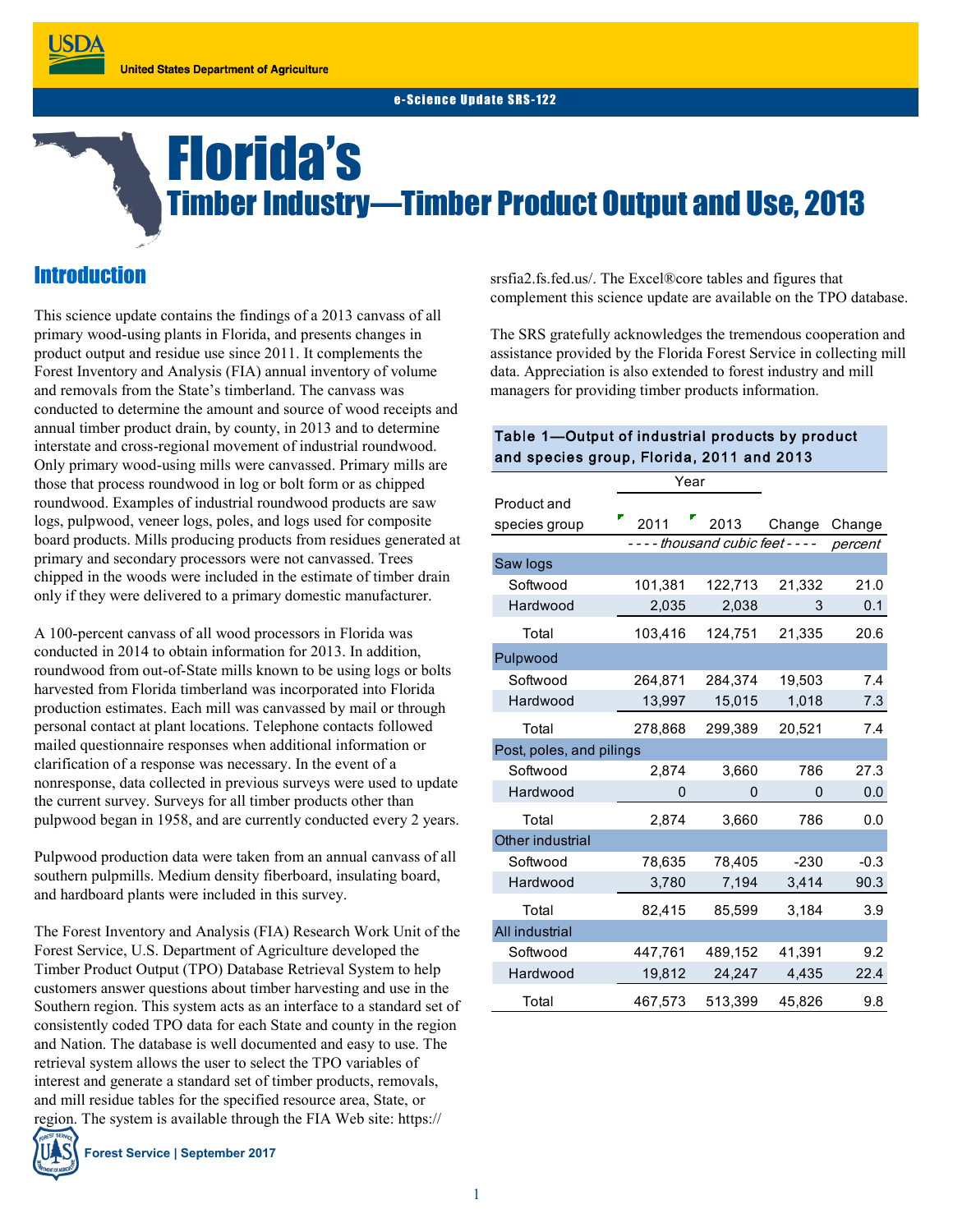## All Products

Industrial timber product output from roundwood increased 45.8 million cubic feet, or 10 percent, to 513.4 million cubic feet.

Output of industrial softwood roundwood products increased 9 percent, to 489.1 million cubic feet, while output of industrial hardwood roundwood products increased 22 percent to 24.2 million cubic feet (fig. 1).

Pulpwood and saw logs were the principal roundwood products in 2013. Combined output of these two products totaled 424.2 million cubic feet and accounted for 83 percent of the State's total industrial roundwood output (fig. 2).

Total receipts at Florida mills, which included roundwood harvested and retained in the State and roundwood imported from other States,







Figure 2— Roundwood production by type of product, Florida, 2013.

was up 2 percent from 523.2 million cubic feet to 537.3 million cubic feet.

At the same time, the number of primary roundwood-using plants in Florida increased from 52 in 2011 to 53 in 2013. (fig. 3).

Across all products, 84 percent of roundwood harvested was retained for processing at Florida mills. Exports of roundwood to other States amounted to 82.2 million cubic feet, while imports of roundwood amounted to 106.1 million cubic feet making the State a net importer of roundwood.



Figure 3—Primary wood-using mills, Florida, 2013.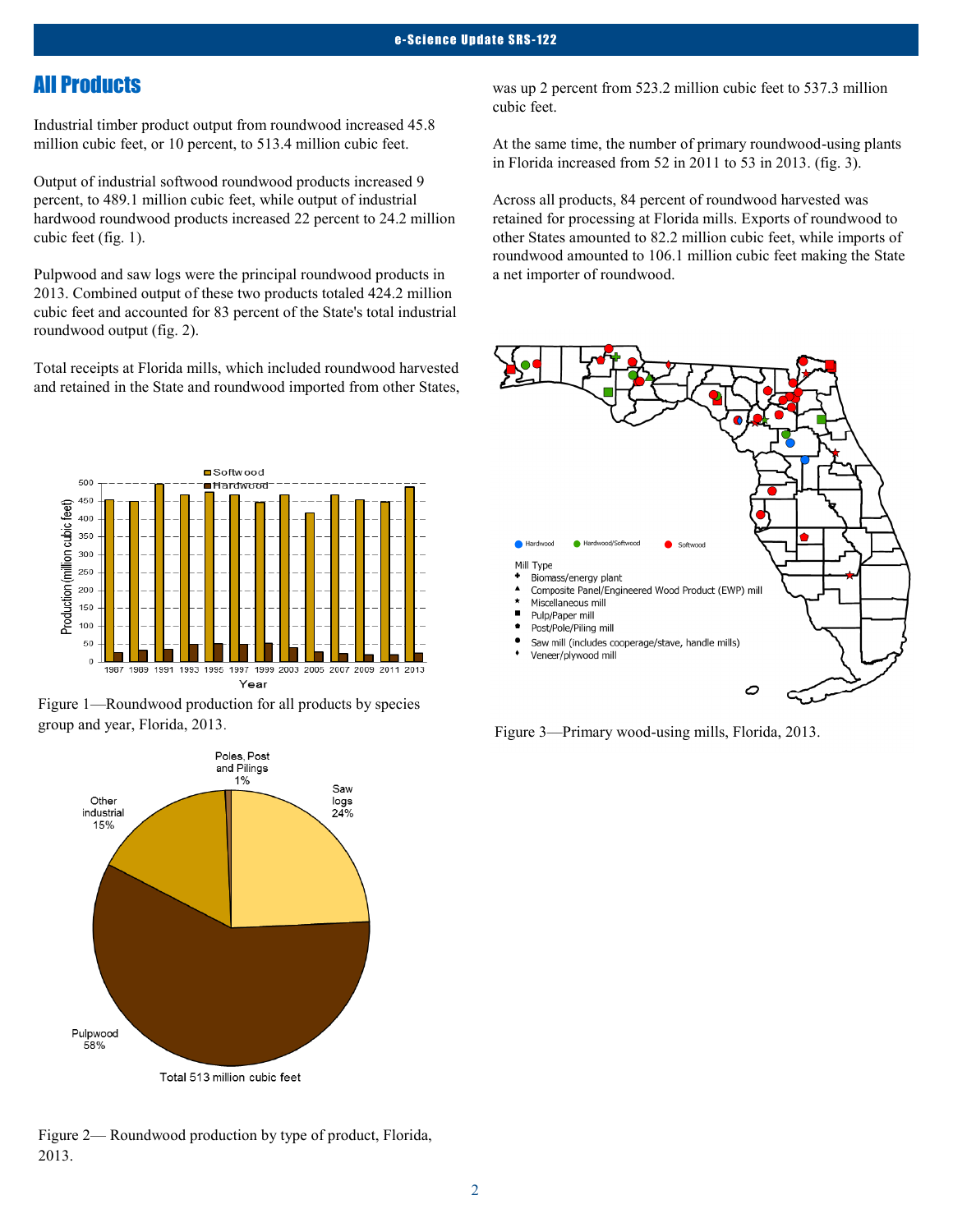#### Pulpwood

Total pulpwood production increased 7 percent to 299.4 million cubic feet and accounted for 58 percent of the State's total roundwood TPO compared to 60 percent of total TPO in 2011. Softwood output increased 7 percent to 284.4 million cubic feet; hardwood output increased 7 percent to 15 million cubic feet (fig. 4).

Six pulpmill facilities were operating and receiving roundwood in Florida in 2013, the same since 1999. Total pulpwood receipts for these mills increased to 338.9 million cubic feet, accounting for 63 percent of total receipts for all mills.

Eighty-one percent of roundwood cut for pulpwood was retained for processing at Florida pulpmills. Roundwood pulpwood accounted for 55 percent of total known exports and 80 percent of total imports.



Figure 4—Roundwood pulpwood production by species group and year, Florida, 2013.

## Saw Logs

Saw logs accounted for 24 percent of the State's total roundwood products. Output of softwood saw logs increased 21 percent to 122.7 million cubic feet, while that of hardwood saw logs increased <1 percent to 2 million cubic feet (fig. 5).



Figure 5—Roundwood saw-log production by species group and year, Florida, 2013.

In 2013, Florida had 24 sawmills, same as 2011. Total saw-log receipts increased 19.1 million cubic feet to 119.4 million cubic feet. Softwood saw-log receipts increased 20 percent to 117.8 million cubic feet, while those of hardwoods had no change at 1.6 million cubic feet.

Florida retained 87 percent of its saw-log production for within State manufacture, with saw-log exports exceeding imports by 400 thousand cubic feet in 2013.

### Other Industrial Products

Roundwood harvested for other industrial uses such as poles, posts, mulch, residential firewood, industrial fuel, logs for log homes, composite panels, and all other industrial products totaled 81 million cubic feet. Softwood made up 93 percent of the other industrial products volume.

The number of plants producing other industrial products totaled 21 in 2011. Combined receipts of other industrial products from softwood and hardwood totaled 43 million cubic feet. Industrial fuel accounted for 29.8 million cubic feet, or 69 percent, of receipt volume for this category.